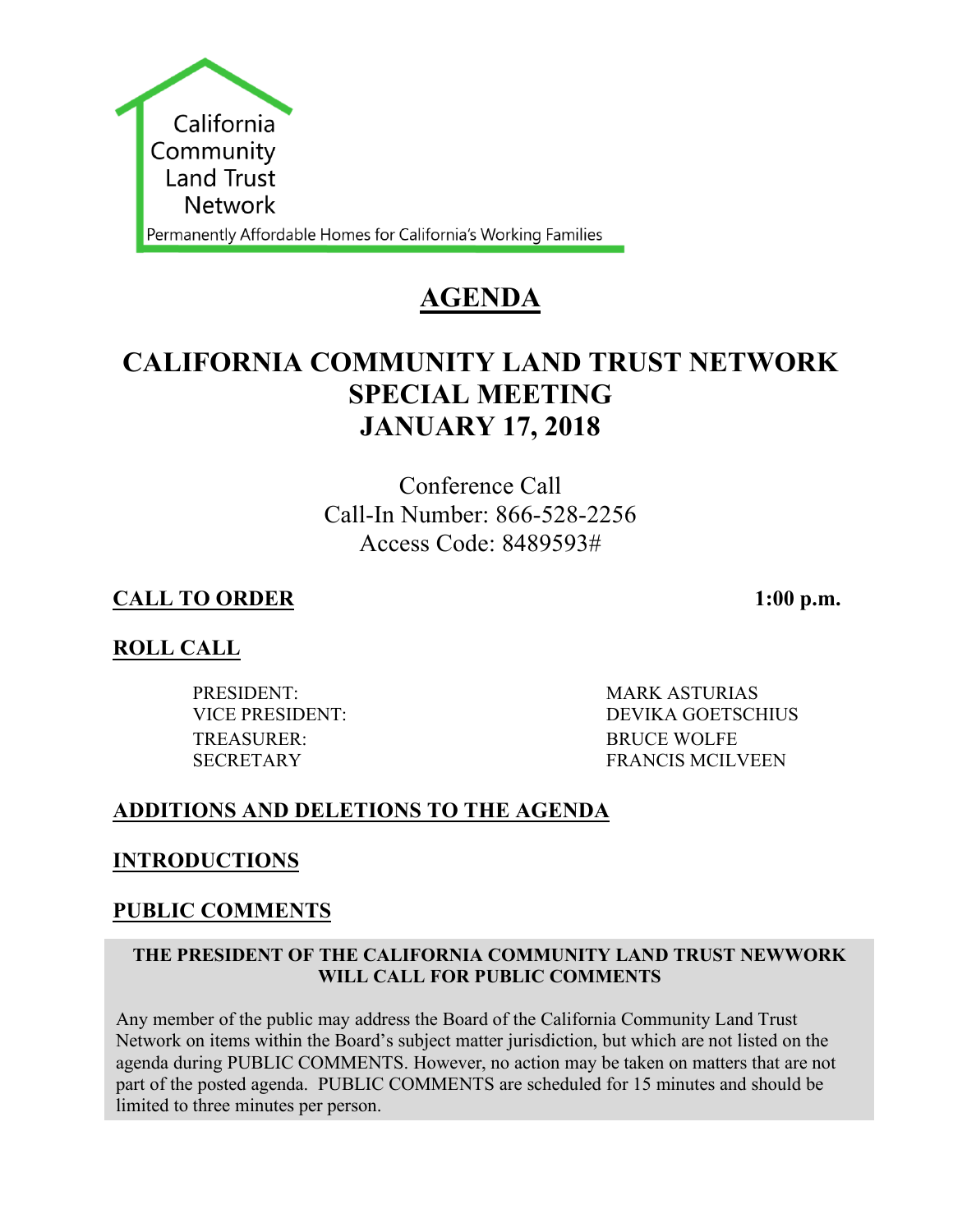## **BOARD BUSINESS**

#### **1. CONFIRMATION OF CORPORATION OFFICERS**

#### RECOMMENDED ACTIONS:

Confirm by minute action the election of the following officers at the October 13, 2017 Regional Meeting of California Community Land Trust Network members:

Mark Asturias, President Devika Goetschius, Vice President Bruce Wolf, Treasurer Francis McIlveen, Secretary

#### **2. RESOLUTION ADOPTING BY-LAWS**

#### RECOMMENDED ACTION:

A resolution of the California Community Land Trust Network adopting Bylaws for the California Community Land Trust Network.

#### **3. RESOLUTION ADOPTING CONFLICT OF INTEREST POLICY**

#### RECOMMENDED ACTION:

Adopt a resolution of the California Community Land Trust Network adopting Bylaws for the California Community Land Trust Network.

#### **4. RECORDS AND RETENTION AND WHISTLE BLOWER POLICIES**

RECOMMENDED ACTION: Approve Records Retention and Whistle Blower Policies

#### **5. STRATEGIC PLANNING SESSION**

#### RECOMMENDED ACTIONS:

- 1. Consider adoption and implementation of draft Strategic Plan documents.
- 2. Consider proposal to hire consultant to implement Board direction on Strategic Plan and to prepare legal filings to secure nonprofit corporate status.

#### **6. CA CLT NETWORK BUDGET**

RECOMMENDED ACTION: Receive and file